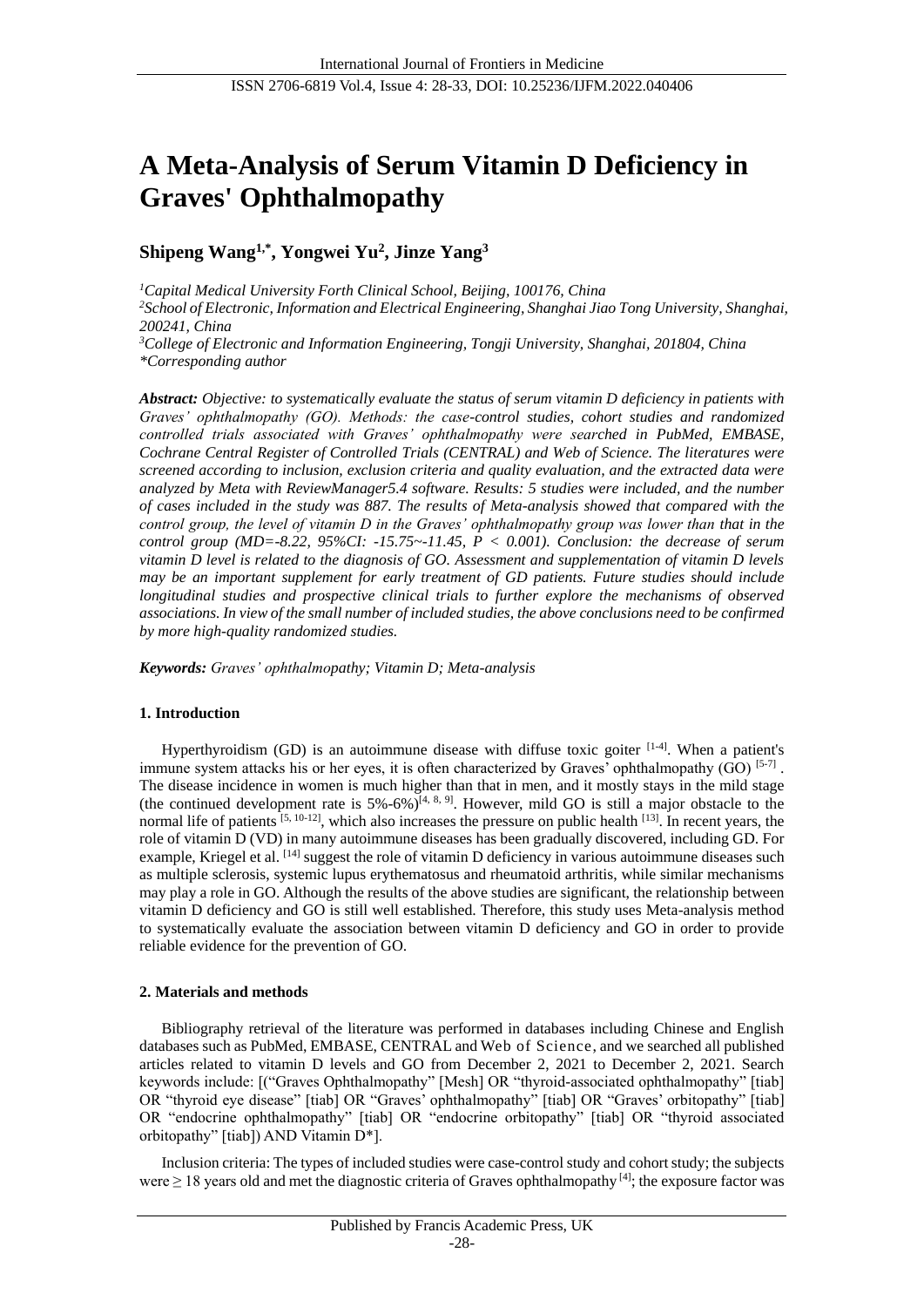the level of serum vitamin D; and the outcome index was GD with GO.

Exclusion criteria: research subjects have malignant tumors or abnormal organ functions such as heart, liver, kidney, etc.; history of infection or use of various immune preparations for treatment within 1 month before the study and other health issues; duplicate publications; conference abstracts, lectures, reviews, and systematic reviews; literature with incomplete or unavailable information.

Quality evaluation standard: the biased risk assessment tool provided by ReviewManager5.4 software was used to evaluate the literature quality.

Diagnostic criteria: the ocular signs of Graves' disease are as follows: 0) no signs and symptoms; 1) one eyelid contracture, blink reduction, Joffory sign, but no symptoms; 2) While there are signs and symptoms, the soft tissue of the orbit is involved; 3) exophthalmos  $(f > 18$ mm): 4) corneal involvement; 5) extraocular muscle involvement; 6) loss of visual acuity. Level 2 and above diagnosed as GO  $^{[10]}$ .

Data extraction: the literature was screened and searched independently by two researchers. The third assistant researcher discussed the divergent literature and confirmed whether the literature was included after consensus. The extracted data included first author, year of publication, type of study, sample size, GO diagnostic criteria, vitamin D level determination method, vitamin D deficiency baseline data and outcome indicators. The whole process has always been carried out on the basis of unanimous agreement in the discussion.

Statistical Analysis: Meta-analysis was performed using ReviewManager5.4 software. The Mean Difference (MD) and 95% Confidence Interval (CI) were used to express the vitamin D level of patients. The heterogeneity test of the included studies was calculated by the Q statistic and the  $I^2$  test. If  $I^2$ <50%, a fixed effect model was used for analysis; when  $I^2 > 50\%$ , there was evidence of heterogeneity, and a random effects model was used to estimate the effect size. P<0.05 means the difference is statistically significant. The results of the meta-analysis were displayed using forest plots, and the publication bias analysis was using funnel plots.

#### **3. Results**

Literature search results According to the above search strategy, a total of 76 related literatures were retrieved in the electronic database, but no related literatures were found in manual search. Among them, 13 were repeated, and 56 were excluded after reading the title and abstract. After reading the full text, 2 articles were excluded because 1 article had no specific data, and only the cut-off value of vitamin D level was given; 1 article did not specifically discuss the relationship between vitamin D level and GO in patients with GD and GO. Therefore, 5 studies were finally included in the analysis<sup>[15-19]</sup>. The specific process is shown in Figure 1.



*Figure 1: Flowchart of literature screening*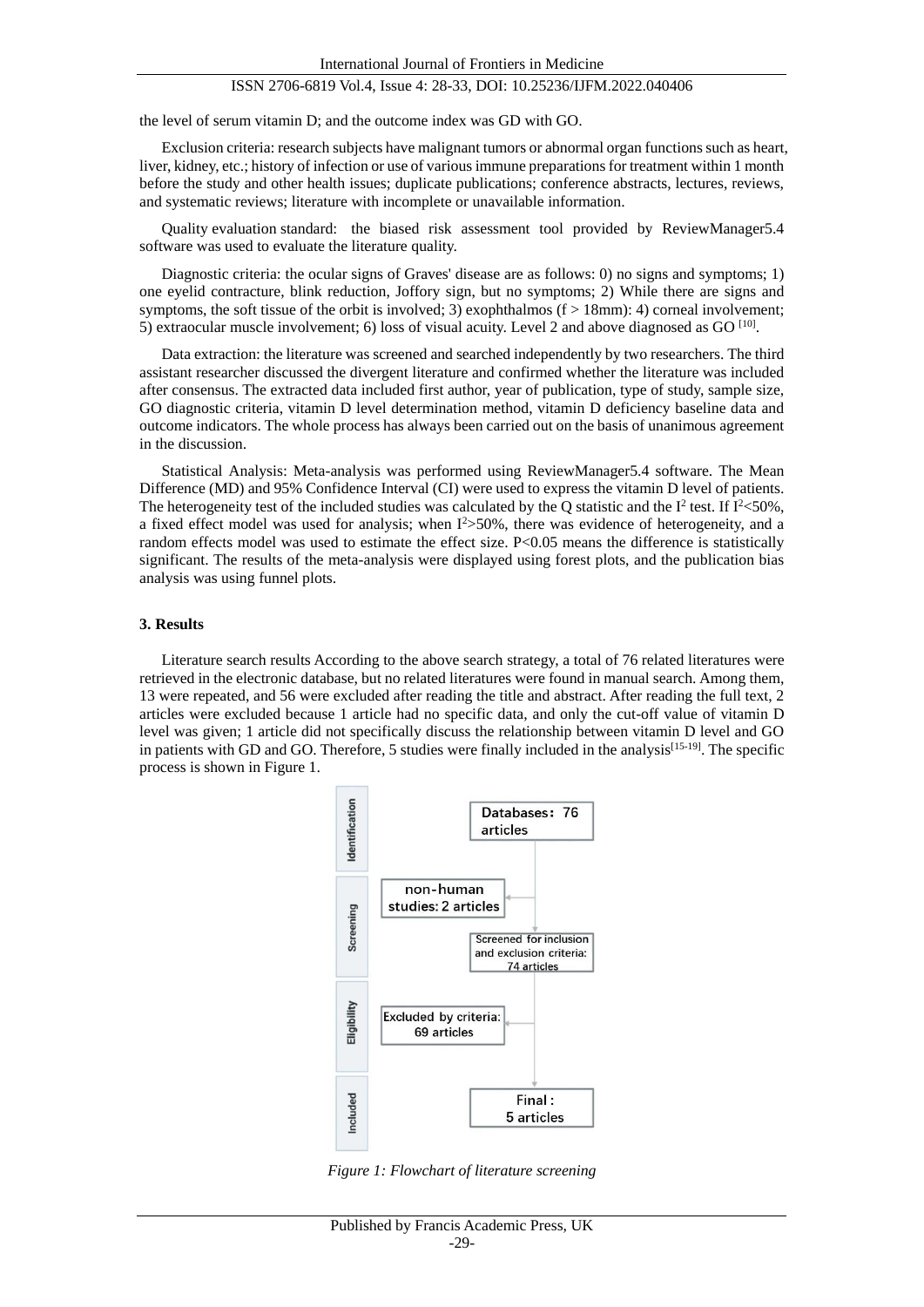Risk assessment of the included studies All the 5 articles included were studies with a total sample size of 887, including 578 in the control group and 309 in the experimental group. The baseline data of the selected literatures were the same, and the serum vitamin D levels were measured after fasting blood collection. Chemiluminescence method was used in 4 literatures, and the measurement method was not specified in 1 paper. One article defined the cutoff value of vitamin D deficiency ( $\leq$  30ng/ml). In terms of quality assessment, all the included literature showed low risk in the aspects of incomplete outcome data (attrition bias) and selective reporting (reporting bias) and other bias. All the included literature data were complete and not selectively published. The risk assessment of the above study is shown in figure 2 and figure 3.



*Figure 2: Assessment of risk of bias in included studies*

Meta-analysis of vitamin D levels and GO associations A total of 5 articles were included for independent meta-analysis. In all samples, the ratio between the experimental group and the control group was about 0.53. the results of heterogeneity test showed that there was heterogeneity (I2% 96% P  $<$ 0.001). The random effect model was used to combine the effect value. The results showed that the level of vitamin D in the GO group was significantly lower than that in the control group (MD=-8.22, 95%CI:  $-15.75 - 11.45$ ,  $P < 0.001$ ), indicating that the serum vitamin D level in patients with GO was significantly lower than that in the normal control group (figure 3).



*Figure 3: Mean difference forest plot of 25(OH)D.*

#### **4. Discussion**

At present, the association between vitamin D levels and the risk of GO is still unclear. Studies have shown that GO patients have a higher vitamin D deficiency rate, suggesting that further reductions in serum vitamin D levels are closely related to the occurrence of GD-related complications [18]. For example, Lower VD levels in patients with GD have been supported in previous studies [20]. However, other studies have concluded that the serum VD level is not linked to GD complicated with GO  $^{[21]}$ . The results of our meta-analysis showed that the vitamin D level in the GD with GO group was significantly lower than that in the control group, suggesting that there was a statistical correlation between the vitamin D level and GO, and the lower vitamin D level indicated that the body was at risk of developing GO. As a major serious complication of GD, GO involves many factors such as autoimmune system, environment and even genetics. Some studies believe that GO occurs because the immune system damages the thyroid-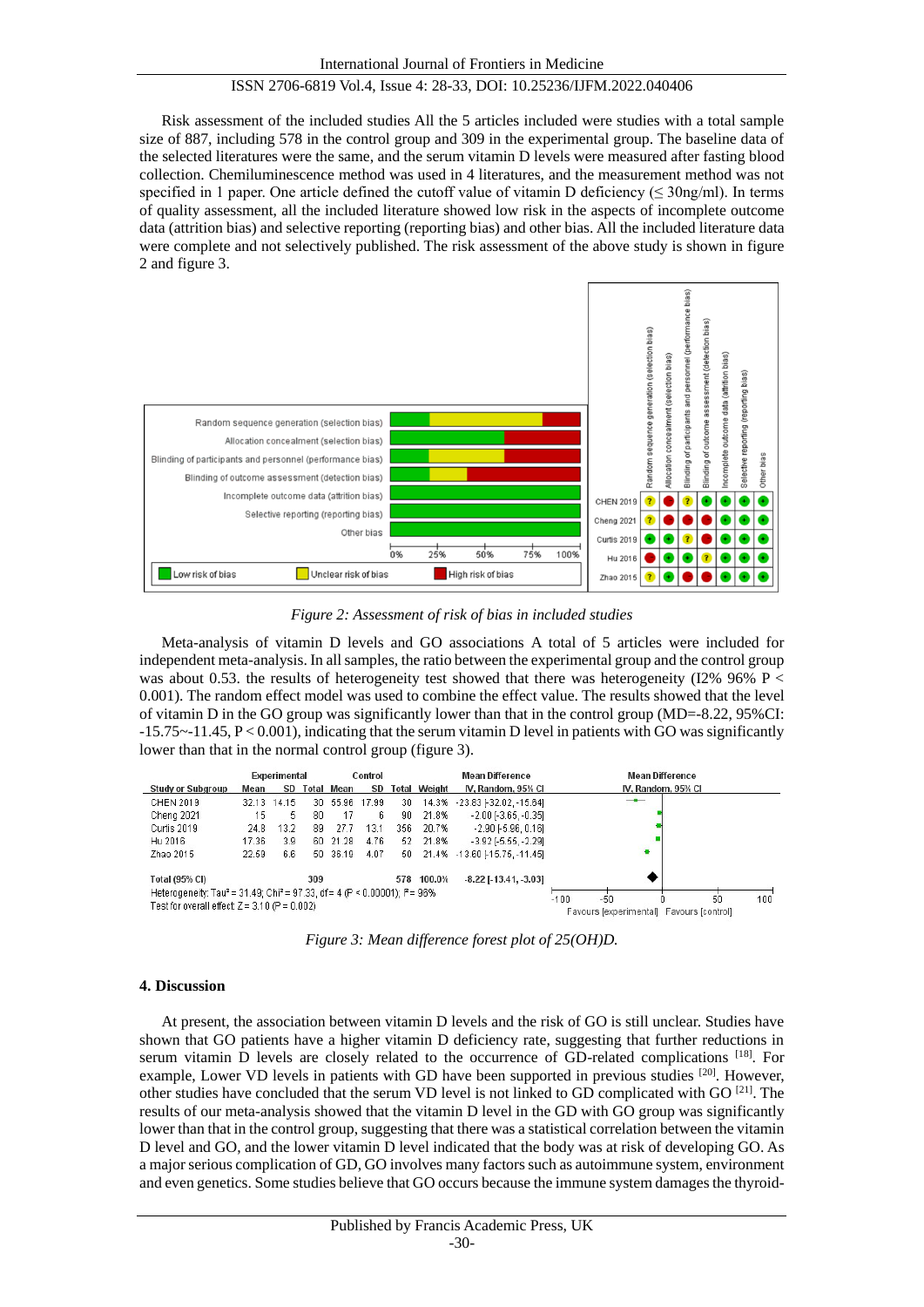stimulating hormone receptor (TSH-R)  $[4]$ , and the periorbital tissue is dominated by lymphocyte infiltration, and then a series of inflammatory reactions occur. Cells synthesize a large number of cytokines , it can be seen that the pathogenesis of GO is closely related to the autoimmune response mechanism at the molecular level, belonging to the category of organ-specific autoimmune diseases, with cellular immunity as the main and humoral immunity as the auxiliary effect [22], to maintain the balance between helper T cells type 1/2 (Th1/Th2) and related cytokines. At the same time, a large number of cytokines are released into tissues, which directly cause glycosaminoglycan synthesis and fibroblast proliferation [23, 24]. As a result, a series of clinical symptoms of eye damage appear, such as proptosis, eye movement disorders, and obstructed blood supply, leading to conjunctival hyperemia and edema, eyelid retraction, diplopia, pain, and even optic nerve damage  $^{[25, 26]}$ . Daroszewski et al.  $^{[27]}$  first proposed that the severity of GO is related to the increase of soluble CTLA-4 concentration. They also used a cohort test to compare the level of soluble CTLA-4 in the blood of normal people and GO patients to reach the above conclusion; Khalilzadeh et al. [28] also found that the incidence of GO was related to gene polymorphisms of anti-inflammatory cytokines such as IFN-γ, IL-2, and TNF-α. Vitamin D is involved in the abovementioned metabolic pathways, and plays an irreplaceable role in calcium and phosphorus homeostasis in regulating bone metabolism, inflammation and immune responses [29]. Thus, a lack of vitamin D naturally predisposes the body to autoimmune diseases, malignant tumors and infections [30, <sup>31]</sup>. At the same time, many studies have shown that VD deficiency can lead to the occurrence of other eye diseases, such as diabetic retinopathy <sup>[32-34]</sup>. In the current study, the serum VD level of each experimental group (GO group) was lower than that of the control group, so It is inferred that the relationship between GO and VD levels may be closer, and the further mechanism may be that the reduction of VD leads to the secondary increase of cytokines, which will lead to the imbalance between Th1/Th2 cells and promote the generation of Th1 cells, while vitamin D deficiency affects the transformation of TH1 cells to Th2, the enhanced function of plasma cells and B cells, and the production of a large number of antibodies. This causes a series of inflammatory and immune responses, and increase the susceptibility to infection and autoimmune responses  $[35-37]$ . To our knowledge, this study is the first meta-analysis of GO and vitamin D levels, but more clinical data and trials are still needed.

This study still had limitations. Due to the small amount of literature retrieved, the final number of literatures for meta-analysis is small, and the heterogeneity between studies is large, which reduces the reliability of the results to a certain extent. The included studies were limited to no history of immunotherapy treatment within the past one month, so whether serum VD level can be used as a predictor of GO recurrence after treatment in patients requires more rigorous clinical testing. In addition, all the studies that have been collected that deal with this issue belong to the horizontal comparison in terms of design and conduct, that is, the control group with healthy or without GO, so the direct correlation between the level of VD and the pathogenesis or sequelae of the disease is Impossible. Thus, further and more prospective studies were required to evaluate the role of VD deficiency in GO patients, which may provide more powerful guidance for subsequent clinical diagnosis and treatment.

#### **5. Conclusion**

The decrease of serum vitamin D level is related to the diagnosis of GO. Assessment and supplementation of vitamin D levels may be important for early treatment of GD patients.

#### **References**

*[1] ANDERSEN S L, KNøSGAARD L. Management of thyrotoxicosis during pregnancy [J]. Best Pract Res Clin Endocrinol Metab, 2020, 34(4): 101414.*

*[2] BARCZYŃSKI M. Current approach to surgical management of hyperthyroidism [J]. Q J Nucl Med Mol Imaging, 2021, 65(2): 124-31.*

[3] BOELAERT K, VISSER W E, TAYLOR P N, et al. ENDOCRINOLOGY IN THE TIME OF COVID-*19: Management of hyperthyroidism and hypothyroidism [J]. Eur J Endocrinol, 2020, 183(1): G33-g9.*

*[4] KAHALY G J. Management of Graves Thyroidal and Extrathyroidal Disease: An Update [J]. J Clin Endocrinol Metab, 2020, 105(12): 3704-20.*

*[5] ANTONELLI A, FALLAHI P, ELIA G, et al. Graves' disease: Clinical manifestations, immune pathogenesis (cytokines and chemokines) and therapy [J]. Best Pract Res Clin Endocrinol Metab, 2020, 34(1): 101388.*

[6] GONZáLEZ-GARC A A, SALES-SANZ M. Treatment of Graves' ophthalmopathy [J]. Med Clin *(Barc), 2021, 156(4): 180-6.*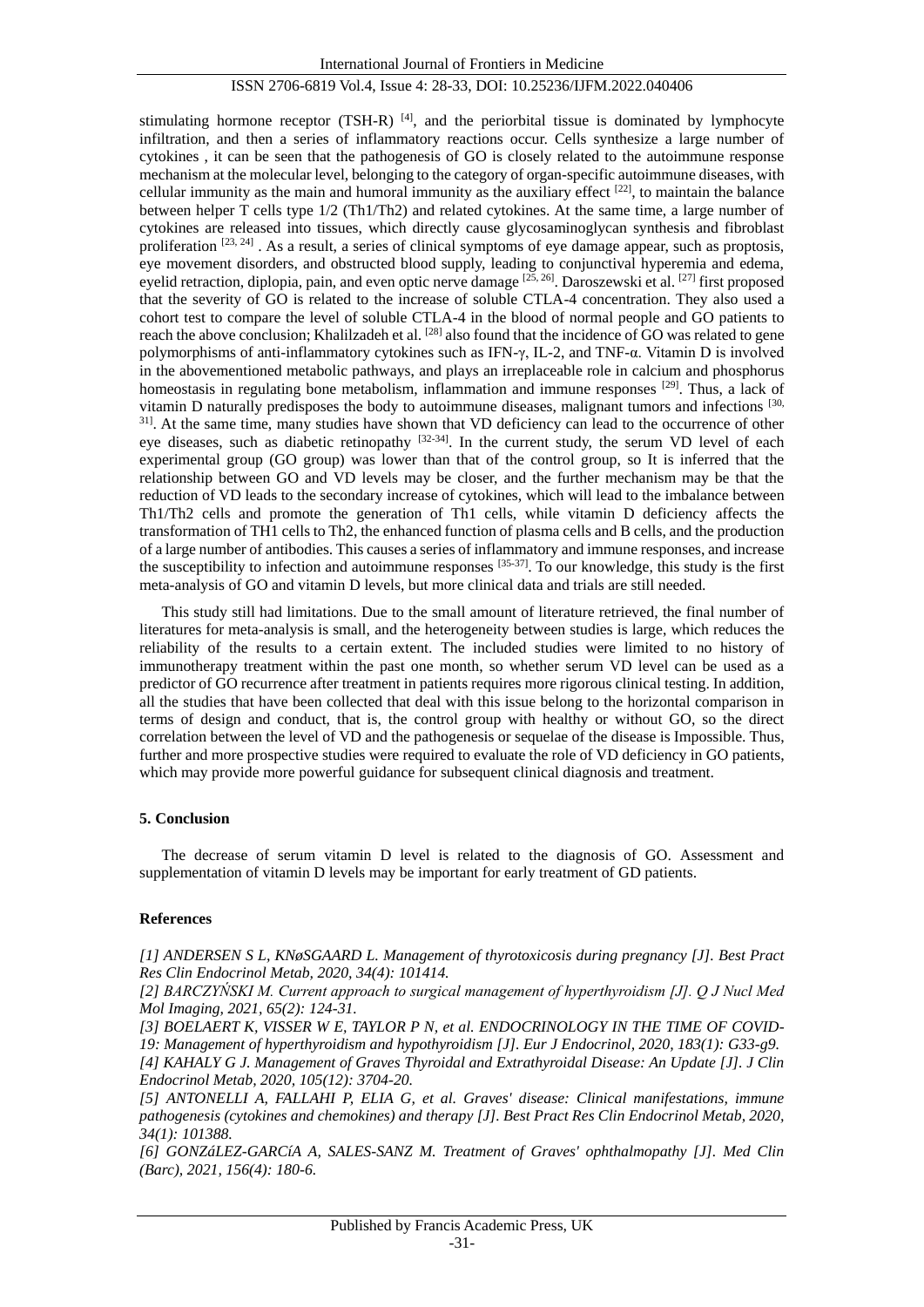*[7] SUBEKTI I, SOEWONDO P, SOEBARDI S, et al. Practical Guidelines Management of Graves Ophthalmopathy [J]. Acta Med Indones, 2019, 51(4): 364-71.*

*[8] BARTALENA L, PIANTANIDA E, GALLO D, et al. Epidemiology, Natural History, Risk Factors, and Prevention of Graves' Orbitopathy [J]. Front Endocrinol (Lausanne), 2020, 11: 615993.*

*[9] PERROS P, ŽARKOVIĆ M, AZZOLINI C, et al. PREGO (presentation of Graves' orbitopathy) study: changes in referral patterns to European Group on Graves' Orbitopathy (EUGOGO) centres over the period from 2000 to 2012 [J]. Br J Ophthalmol, 2015, 99(11): 1531-5.*

*[10] BARTALENA L, KAHALY G J, BALDESCHI L, et al. The 2021 European Group on Graves' orbitopathy (EUGOGO) clinical practice guidelines for the medical management of Graves' orbitopathy [J]. Eur J Endocrinol, 2021, 185(4): G43-g67.*

*[11] KOTWAL A, STAN M. Current and Future Treatments for Graves' Disease and Graves' Ophthalmopathy [J]. Horm Metab Res, 2018, 50(12): 871-86.*

*[12] ŁACHETA D, MIŚKIEWICZ P, GŁUSZKO A, et al. Immunological Aspects of Graves' Ophthalmopathy [J]. Biomed Res Int, 2019, 2019: 7453260.*

*[13] PONTO K A, MERKESDAL S, HOMMEL G, et al. Public health relevance of Graves' orbitopathy [J]. J Clin Endocrinol Metab, 2013, 98(1): 145-52.*

*[14] KRIEGEL M A, MANSON J E, COSTENBADER K H. Does vitamin D affect risk of developing autoimmune disease?: a systematic review [J]. Semin Arthritis Rheum, 2011, 40(6): 512-31.e8.*

*[15] Y C. Clinical study on the level of serum vitamin D in patients with hyperthyroidism and exophthalmos [J]. Medical Equipment, 2019, 32(23): 48-9.*

*[16] CHENG X, JIANG T, HU A. Expression and Significance of Fibrous Growth Factor 23 and Klotho Protein in Serum of Patients with Graves Ophthalmopathy [J]. Chinese And Foreign Medical Research, 2021, 19(7): 87-9.*

*[17] HU Y, SUN L, XIE S, et al. Analysis of bone metabolism in patients with Graves' orbitopathy [J]. Jiangsu Med, 2016, 42(17): 1875-7.*

*[18] C Z. The study on correlation between serum 25-hydroxyvitamin Dconcentration and Graves disease&its complications [D]; Southwest Medical University, 2015.*

*[19] HEISEL C J, RIDDERING A L, ANDREWS C A, et al. Serum Vitamin D Deficiency Is an Independent Risk Factor for Thyroid Eye Disease [J]. Ophthalmic Plast Reconstr Surg, 2020, 36(1): 17- 20.*

*[20] ZHANG H, LIANG L, XIE Z. Low Vitamin D Status is Associated with Increased Thyrotropin-Receptor Antibody Titer in Graves Disease [J]. Endocr Pract, 2015, 21(3): 258-63.*

*[21] PLANCK T, SHAHIDA B, MALM J, et al. Vitamin D in Graves Disease: Levels, Correlation with Laboratory and Clinical Parameters, and Genetics [J]. Eur Thyroid J, 2018, 7(1): 27-33.*

*[22] SMITH T J, HEGEDüS L. Graves' Disease [J]. N Engl J Med, 2016, 375(16): 1552-65.*

*[23] ALONSO H R, KURODA F C, PASSARINI JUNIOR J R, et al. Acupuncture and moxibustion stimulate fibroblast proliferation and neoangiogenesis during tissue repair of experimental excisional injuries in adult female Wistar rats [J]. Acupunct Med, 2020, 38(2): 93-100.*

*[24] FANG R, JIANG Q, GUAN Y, et al. Golgi apparatus-synthesized sulfated glycosaminoglycans mediate polymerization and activation of the cGAMP sensor STING [J]. Immunity, 2021, 54(5): 962- 75.e8.*

*[25] ATAABADI G, DABBAGHMANESH M H, OWJI N, et al. Clinical Features of Graves' Ophthalmopathy and Impact of Enalapril on the Course of Mild Graves' Ophthalmopathy: A Pilot Study [J]. Endocr Metab Immune Disord Drug Targets, 2020, 20(1): 139-48.*

*[26] WOODS R S R, PILSON Q, KHARYTANIUK N, et al. Outcomes of endoscopic orbital decompression for graves' ophthalmopathy [J]. Ir J Med Sci, 2020, 189(1): 177-83.*

*[27] DAROSZEWSKI J, PAWLAK E, KARABON L, et al. Soluble CTLA-4 receptor an immunological marker of Graves' disease and severity of ophthalmopathy is associated with CTLA-4 Jo31 and CT60 gene polymorphisms [J]. Eur J Endocrinol, 2009, 161(5): 787-93.*

*[28] KHALILZADEH O, ANVARI M, ESTEGHAMATI A, et al. Genetic susceptibility to Graves' ophthalmopathy: The role of polymorphisms in anti-inflammatory cytokine genes [J]. Ophthalmic Genet, 2010, 31(4): 215-20.*

*[29] KIM D. The Role of Vitamin D in Thyroid Diseases [J]. Int J Mol Sci, 2017, 18(9).*

*[30] ATOUM M, ALZOUGHOOL F. Vitamin D and Breast Cancer: Latest Evidence and Future Steps [J]. Breast Cancer (Auckl), 2017, 11: 1178223417749816.*

*[31] MCCULLOUGH M L, ZOLTICK E S, WEINSTEIN S J, et al. Circulating Vitamin D and Colorectal Cancer Risk: An International Pooling Project of 17 Cohorts [J]. J Natl Cancer Inst, 2019, 111(2): 158- 69.*

*[32] LI Y F, DONG L, WEI W B. [Research progress in relationship between vitamin D and myopia and its mechanisms] [J]. Zhonghua Yan Ke Za Zhi, 2021, 57(6): 470-6.*